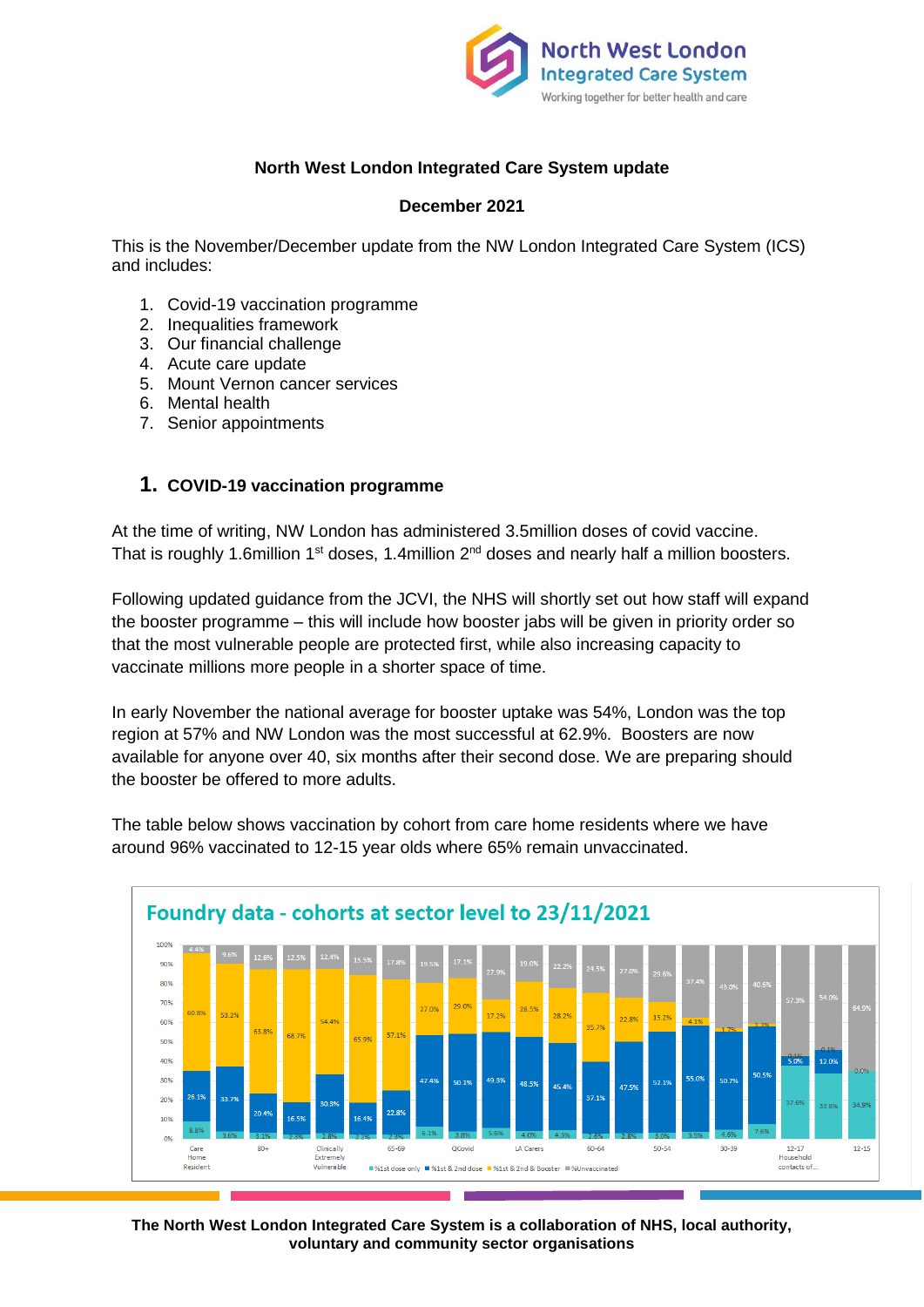The **12 to 15 year old** vaccination team have vaccinated over 36,000 children in an 8 week period. All schools have now had at least one visit. Phase 2 of the schools' vaccination programme is working on:

- **1. Mop-up visits:** for schools that have outstanding consents for those children still requiring vaccinations.
- **2. Schools under 20% uptake:** A big focus on schools that have under 20% uptake particularly those larger schools with 600+ pupils & over 30 schools identified in this list.

We continue to vaccinate first, second and booster doses through all sites which includes 83 pharmacies, 26 community sites and a large vaccination site. For the weekend of 26 – 28 November there will be an additional 20 pop-up events taking place (with more likely to be confirmed), including community sites, vaccine bus and existing PCN locations to drive forward the vaccine uptake.

Planning has begun for a One Year on campaign, in recognition of the first vaccination given on 8<sup>th</sup> December. The campaign will highlight the positive stories about the people who have played key roles in the vaccination programme. This will include community champions, NHS workers, volunteers and faith leaders. More details about the communications around this campaign will be available in the coming weeks.

The focus for communications and engagement in the run up to Christmas is to continue promoting first vaccines to people, where there are still large numbers yet to be vaccinated and to encourage people to come forward to get their boosters. Coronavirus vaccinations forms part of the winter communications plan.

# **2. Inequalities framework launch**

The North West London ICS inequalities framework, which is a significant milestone in our ambition to tackle inequality across North West London, will be published in January. The framework document has been jointly produced between the NHS and local authorities in North West London and is intended to start a big conversation with our residents about how we eradicate health inequalities.

In developing the plan, we have recognised key learnings we have identified during the Covid pandemic, and acknowledged that if we want to tackle inequalities we need to work differently, recognising opportunities in utero, in childhood, and in adulthood. Our plan acknowledges the need to address historic racism through ongoing hyper-local engagement with independent facilitation.

We will expect all ICS workstreams to specifically work towards:

- Reducing inequality of access
- Reducing inequality of outcomes
- Reducing inequality of experience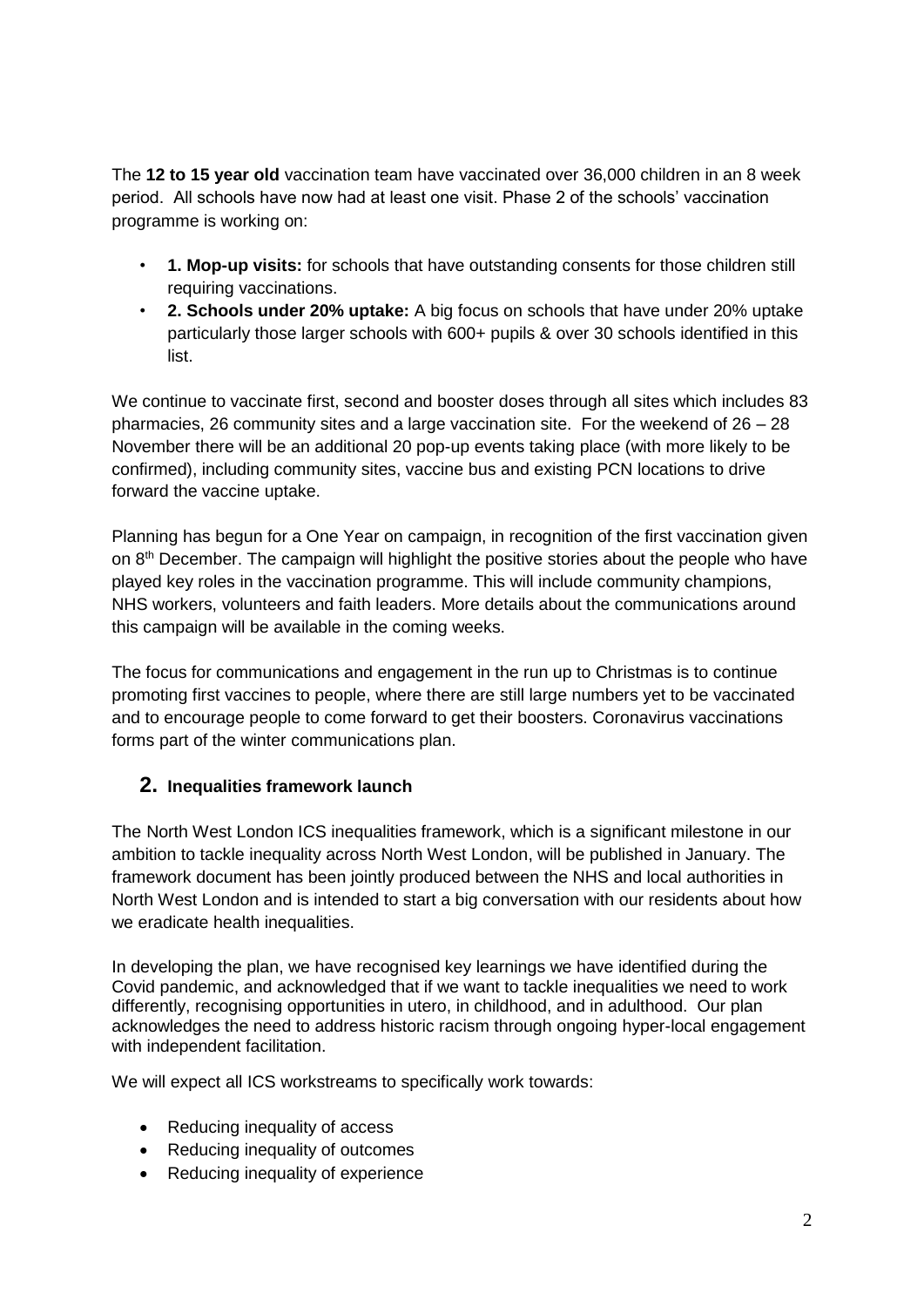• Enhancing economic impact of our work

The plan sets out pledges and principles that will enable us to do that – but the next step is to hear from the public, especially those communities we have not always heard from and where we may need to rebuild trust.

In the weeks ahead, we will be organising events in each of our boroughs, encouraging the public to have their say on their challenges, how we might work with our communities and residents differently and how we can work together to move this agenda forward.

This is not a programme: it is a whole new way of working with our residents and is a key priority of the North West London ICS.

## **3. Our financial challenge**

NW London finished the first half of the financial year (H1) on plan and submitted the operating plan for H2 in November. The headline performance metrics in the plan met or exceeded the national targets but did not quite achieve the NW London ambition of 100% on elective services. We are looking at additional initiatives e.g. increased usage of the independent sector and insourcing to improve the performance further.

Workforce is the largest constraining factor in planning and it reduced activity. Trusts are reporting that there is a reduction in staff available for bank work, creating greater agency pressures or gaps within services. The recruitment challenges are in acute services, primary care, community services and mental health. HR directors are looking at sector-level international recruitment and we will need to take further actions around recruitment, retention and lowering sickness and absence rates where possible.

The ICS will live within its envelope in H2 and is planning a surplus of £30m. Funding will cover the planned activity levels as well as funding the challenged Trusts (The Hillingdon Hospitals Trust - £16.5m and LAS - £14m) as these organisations cannot deliver within the initial funding allocation. Other areas being supported include winter funding (£12m), support for LA discharge schemes (£3m), increased critical care beds (£16m), supporting balance sheet challenges (£11m), revenue to capital recharges (£8m) and we are working on further invest to save and activity increasing schemes.

Despite having a favourable position in year the ICS remains challenged in its underlying deficit position i.e. the excess of recurrent cost against likely recurrent income excluding the non-recurrent pandemic support, so the focus for the Financial Recovery Board is on improving the run rate of recurrent expenditure as we leave this financial year. To achieve this we need to improve the level of recurrent Cost Improvement Plans (CIPs) in 2021/22 as Trusts are reporting an increased reliance on non-recurrent measures in year. Failure to do so will increase the CIP levels required in 2022/23. Overall the underlying deficit has reduced to £325m with improvements seen being an increase in recurrent system funding, an reduction in the underlying deficit in LAS whilst the Hillingdon position has worsened.

Month 7 results showed the system broadly delivering to plan.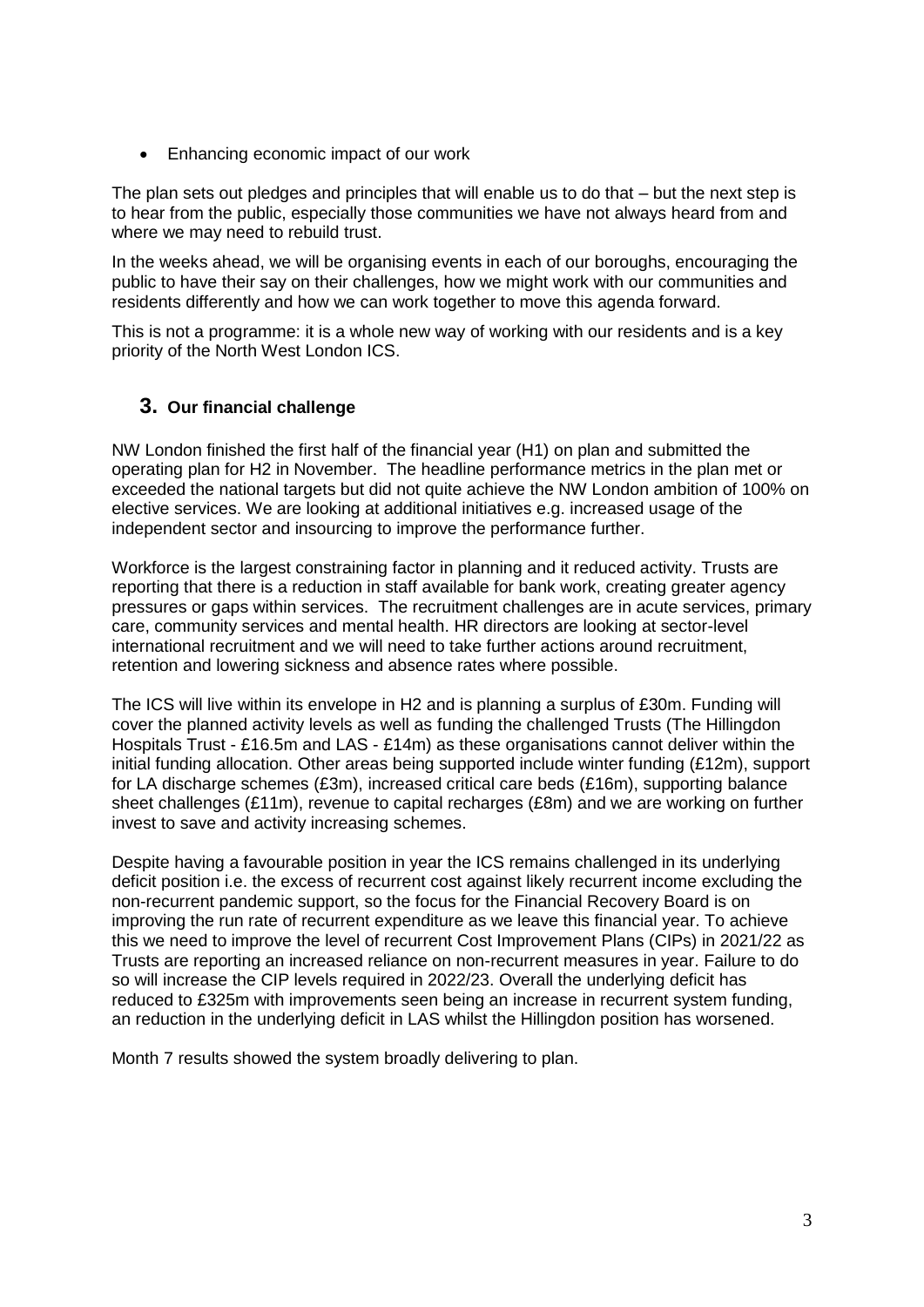## **4. Acute care update (Chelsea and Westminster Hospital, The Hillingdon Hospitals, Imperial College Healthcare and London North West University Healthcare)**

In early 2021, the four acute provider trusts came together to establish a joint acute care board and programme for North West London to guide and coordinate developments across all of our key operational areas, including: planned surgery, cancer care, outpatients, intensive care, urgent and emergency care and diagnostics and imaging. The effectiveness of our response to the pandemic has demonstrated that we can – and should - do more to harness our collective resources, join-up our care and reduce unwarranted variations in access and outcomes.

Our immediate focus is on recovery from the peak of the pandemic, reducing our waiting times for planned care while continuing to prioritise by clinical need and minimising the ongoing risk of Covid-19 infection. We also want to build on new ways of working catalysed by the pandemic, drawing on evidenced best-practice and deeper collaboration, to make longer term, sustainable improvements in quality, fairness and efficiency.

### **Increased planned care capacity and reducing long waits**

In October 2021, we averaged 92 per cent of pre pandemic planned care levels, up from 83 per cent in August 2021. Within that, our combined outpatient capacity for October 2021 was up to 101 per cent of pre pandemic activity. This is currently the highest level of planned care recovery across London. Referrals are also continuing to increase, resulting in a four per cent increase in our overall waiting list 10,000 patients since September 2021.



*Graph Y – Current Elective and Outpatient activity versus pre-pandemic levels*

We remain on track to meet our target to have no patients waiting over 104 weeks by March 2022. We currently have 80 patients who have been waiting for 104 weeks, down from a peak of 126 patients in July 2021. We are finding it more challenging to reduce the number of patients waiting over 52 weeks and have remained at around 4,000 people through October, though down significantly from the peak of 6,802 patients in February 2021.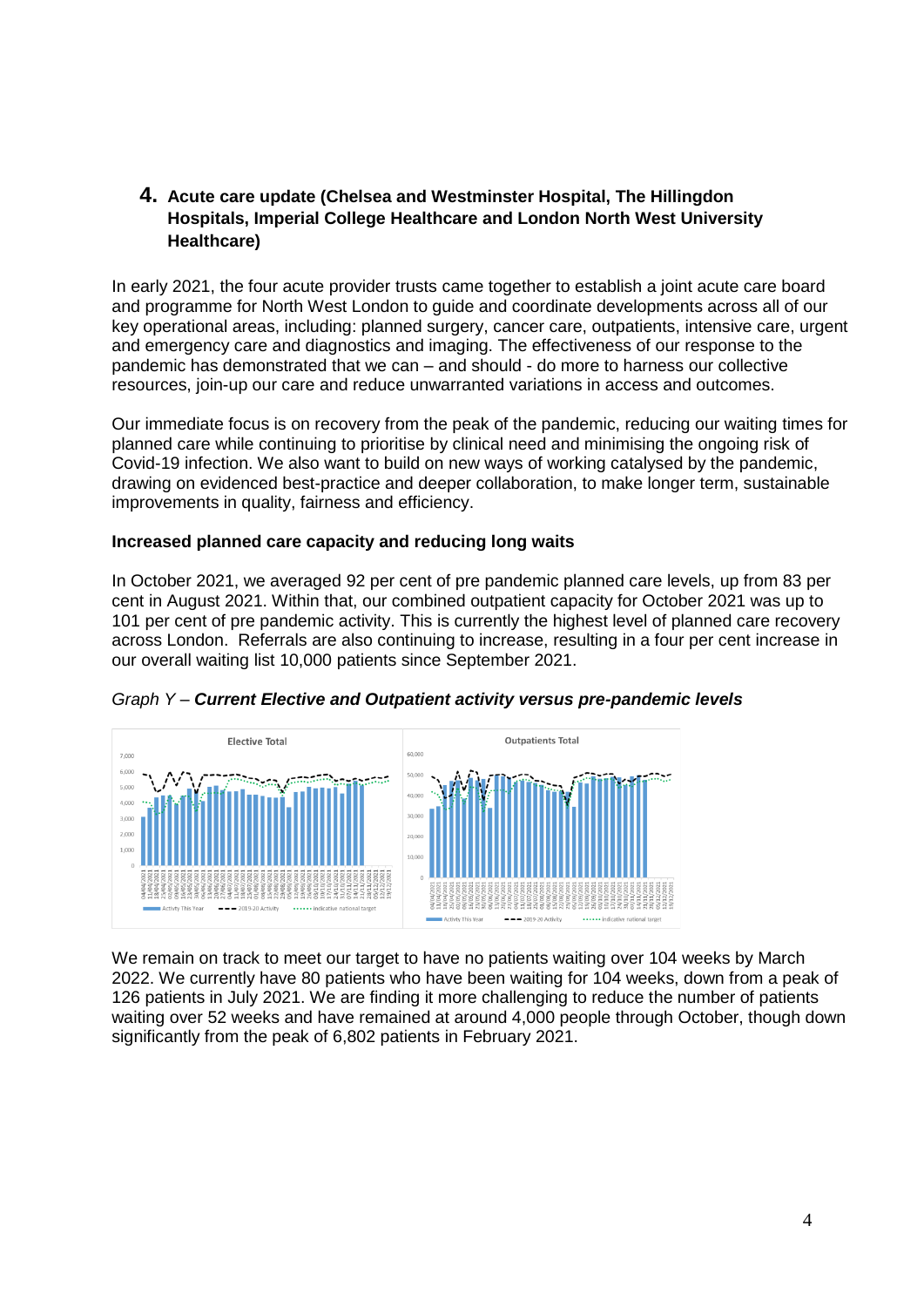



Given our ambitious target for the second half of this year, to stabilise the size of our waiting list, we need to continue to increase our planned care capacity to above 100 per cent of our pre pandemic activity throughout the winter.

To help us boost capacity, we are maximising the use of our existing facilities, using national benchmarks and best practice (supported by the national Getting It Right First Time (GIRFT) programme) to help us understand where we should focus our improvements. Our clinical and operational leaders meet regularly through joint 'speciality huddles' and sector wide clinical reference groups to review data visualisations to aid analysis and agree actions.

The GIRFT approach also underpins the further development of our fast track surgical hubs surgical facilities across our hospitals dedicated to one or more types of routine operation where evidence has demonstrated improved quality and efficiency if a surgical team undertakes high numbers of that procedure systematically. The hubs focus on six clinical specialties characterised by 'high volume, low complexity' procedures. In addition to the development of planned care hubs, we are continuing to support services and hospitals with particularly long waiting times by offering care at hospitals with shorter waiting times, bringing in additional capacity from third party organisations or using the independent sector.

### **Diagnostics and imaging**

We are making good progress on recovering diagnostics and imaging capacity to prepandemic levels and, for all but one imaging modality, significantly exceeding pre-pandemic levels.

| <b>Modality</b>        | <b>Percentage of patients</b><br>who have been waiting<br>less than six weeks | Activity as a percentage<br>of activity for the same<br>point in 2019/20 |
|------------------------|-------------------------------------------------------------------------------|--------------------------------------------------------------------------|
| <b>MRI</b>             | 88                                                                            | 113                                                                      |
| $\overline{\text{CT}}$ | 98                                                                            | 135                                                                      |
| <b>Ultrasound</b>      | 97                                                                            | 80                                                                       |
| <b>Endoscopy</b>       | 77                                                                            | 114                                                                      |
| <b>Echo</b>            | 86                                                                            | 144                                                                      |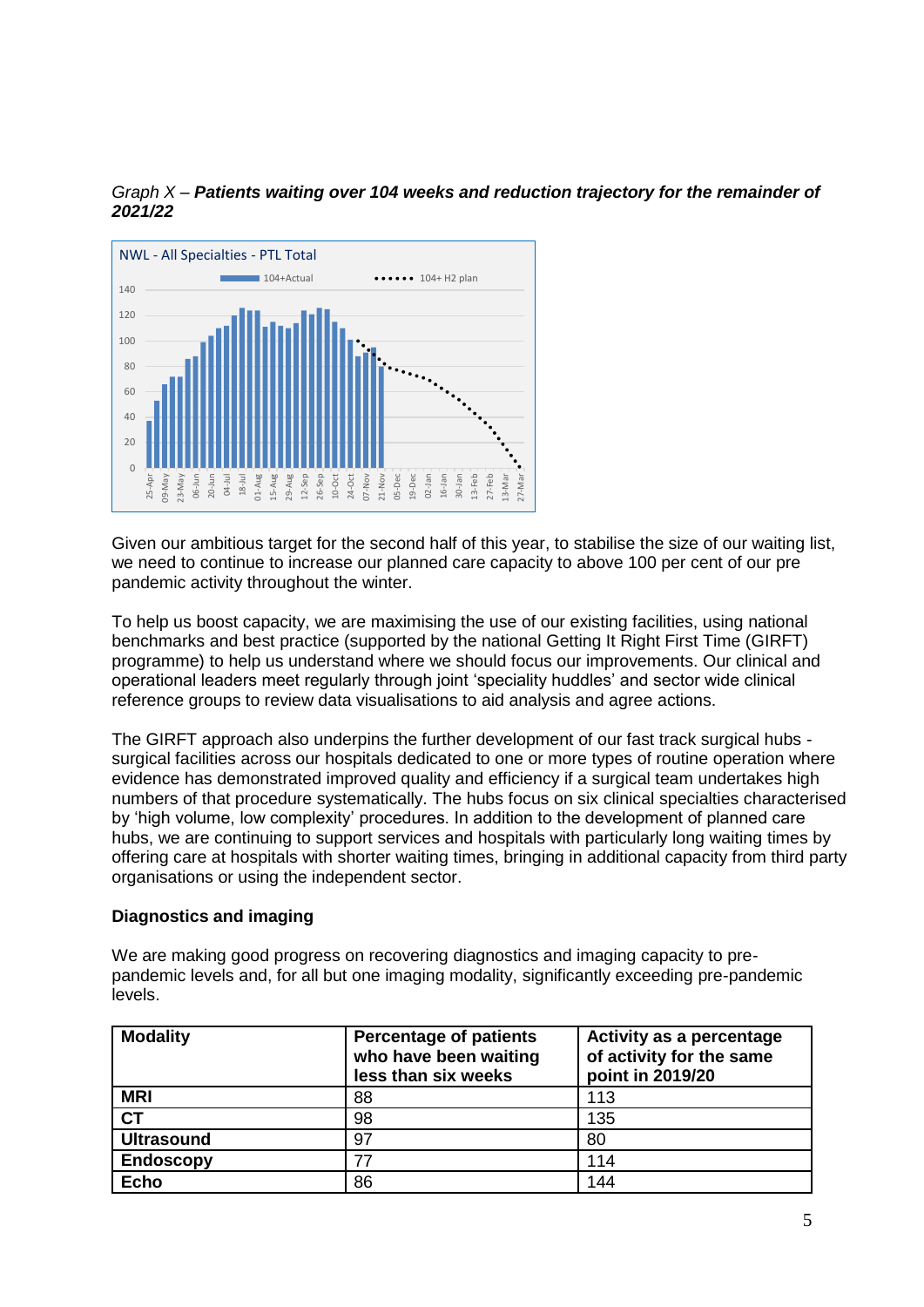Two new MRI centres have been established at Ealing and West Middlesex hospitals, with five new MRI scanners in total providing significant additional capacity. This follows the replacement of two MRI scanners at St Mary's Hospital earlier this year, with a further four MRI scanners set to be replaced at London North West University Healthcare by April 2022. A wider transformation programme is in development supported by national funding of £2.3bn allocated for diagnostic services in the recent Comprehensive Spending Review. National guidance has confirmed that this funding will be allocated towards three initiatives: community diagnostic centres; digital diagnostics; and replacement of aged imaging and endoscopy equipment.

Community diagnostic centres are a national initiative to build diagnostic capacity for planned care, based in the community and separated from urgent and emergency pathways. These 'one stop shops' for checks, scans and tests will be more convenient for patients and help to improve outcomes for patients with cancer and other serious conditions. We are looking to have new community diagnostic centres situated in at least two areas of north west London where there are significant clusters of deprivation – including one in the area of Hanwell, Southall and Greenford; and another in the area of Neasden, Stonebridge, Harlesden, North Hammersmith and Fulham, North Kensington, Queen's Park and Church Street in North Westminster. We will be engaging on these plans over the coming months as we look to develop community diagnostic centres from next year through to 2025.

## **Urgent and emergency care**

Attendances to our A&E services, including urgent treatment centres, in October were six per cent higher than for the same period in 2019/20. Together with continuing Covid-19 infections and infection prevention and control measures, this is creating very significant pressure on our services as we head into winter.

On top of Trusts' own investment in urgent and emergency care services in response to increasing demand, additional funds have been allocated across the sector to support further improvements. These initiatives support work 'to keep care flowing', maximising our ability to care for as many patients as possible, as quickly as possible. They include extra staff and support for emergency departments and for discharge from hospital, expanding 'same day emergency care' services and additional community beds.

We have also this week launched an 'inner' north west London health inclusion service – based at St Mary's, with support also at Charing Cross, Chelsea and Westminster and in the community - to provide more tailored, integrated support for patients in our hospitals who are experiencing homelessness. At least 1,000 people experiencing homelessness who attend our hospitals could benefit from this service this winter. Once established, the service will be expanded to the rest of the sector.

## **5. Mount Vernon Cancer Services**

### **Capital Funding for the replacement of Mount Vernon Cancer Centre**

UCLH (University College London Hospitals NHS Foundation Trust) has submitted an Expression of Interest for funding for a new Mount Vernon Cancer Centre to the Department of Health and Social Care as part of the Government's New Hospital Programme.

Whilst UCLH do not currently manage the Mount Vernon Cancer Centre services, if funding can be agreed and the UCLH Board approves the transfer, it would be UCLH who would be